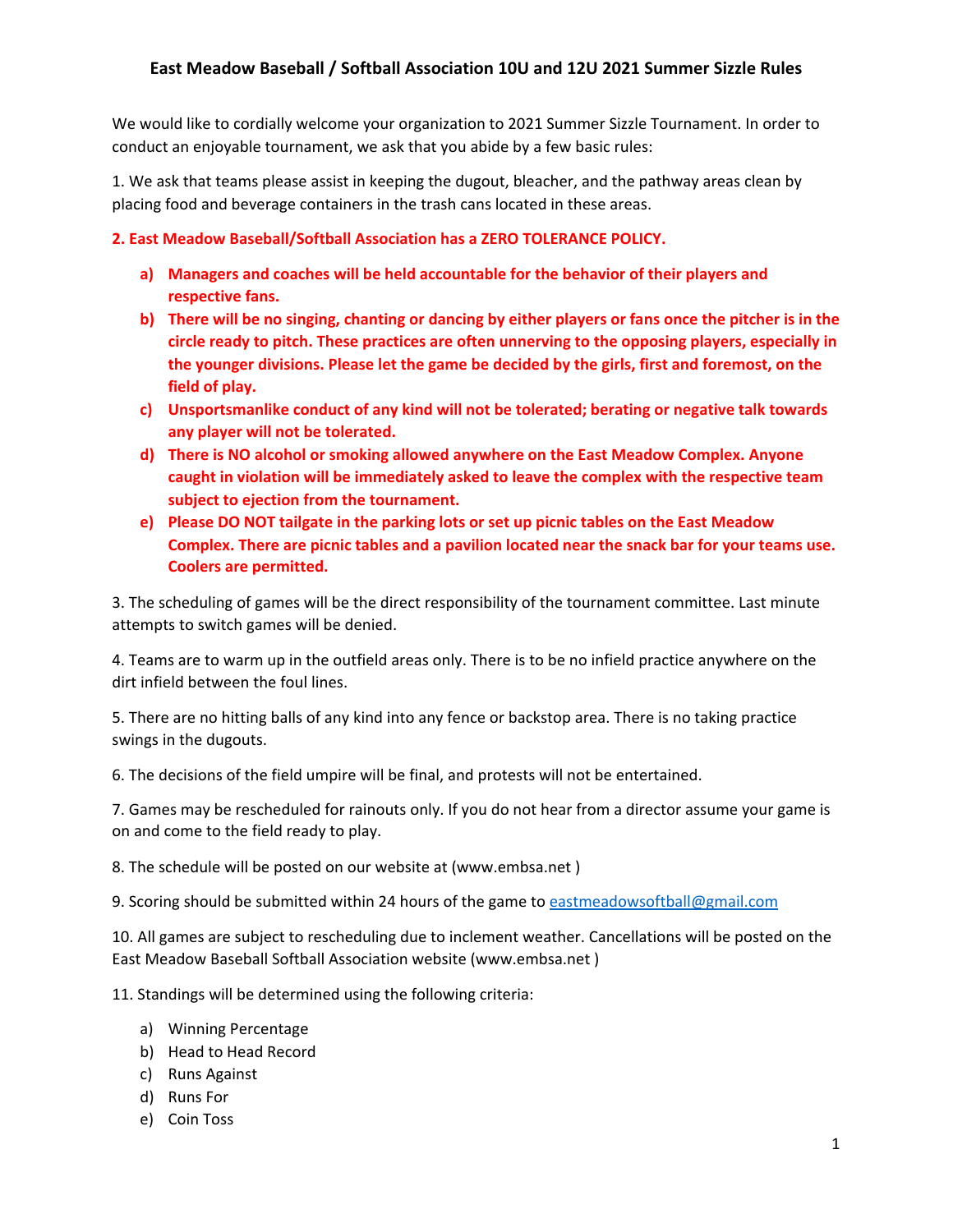### **2021 Summer Sizzle Rules of Play**

### **Innings**

10U and 12U Division: Each game will consist of a maximum of six innings (time permitting) with each half inning ending after three outs. Games could end in a tie during Pool Play. No extra innings except playoff games.

### **Player Eligibility**

12U – Players born on or after December 25, 2007 are eligible for this Division

10U – Players born on or after December 25, 2009 are eligible for this Division

### **Field of Play**

As the fields are fully enclosed by fencing, all balls are in play unless a ball is thrown outside the fenced in areas. Gates to the dugouts must be closed prior to any pitch being thrown.

#### **Official Game**

**10U** and 12U Division: A game is official after three complete innings. No new inning may begin after 1 **hour 50** minutes and the game will end promptly at 2 hours from the scheduled starting time. In the event the time limit is reached during an inning, the score will revert to the last complete inning; however, if the home team is leading when time expires, runs scored during the top of the inning will count. Time limits are subject to change for the playoffs. Player agents will notify all teams of any changes.

#### **Umpires**

10Uand 12U divisions utilize uniformed umpires. There will be one umpire per game in all divisions. There will be two umpires in the playoffs and Championship game in all divisions. The decision of the umpire is final. Once the umpire makes a call, it may not be reversed. In the event the umpire requires a clarification of a rule, it must come from the EMBSA Director on duty. If a Director is managing a game, he is not to be asked questions regarding rules, as he is a manager. Please find a Director that is not involved in the game for assistance.

#### **Bases**

Bases are 60' apart.

### **Balls**

Each team will supply one brand new softball at the start of each game (not including playoff). These softballs will be given to each team before their first schedule game. 10U division utilizes 11" Dudley softballs. 12U Division utilizes 12" Dudley softballs

#### **Uniforms**

Players are to be in matching uniforms. If player last names are on the shirt, numbers may be duplicated. If player last names are not on the shirt, then duplicate numbers are not permitted. Check to make sure that no player is wearing watches, rings, pins, jewelry, earrings, or other metallic objects,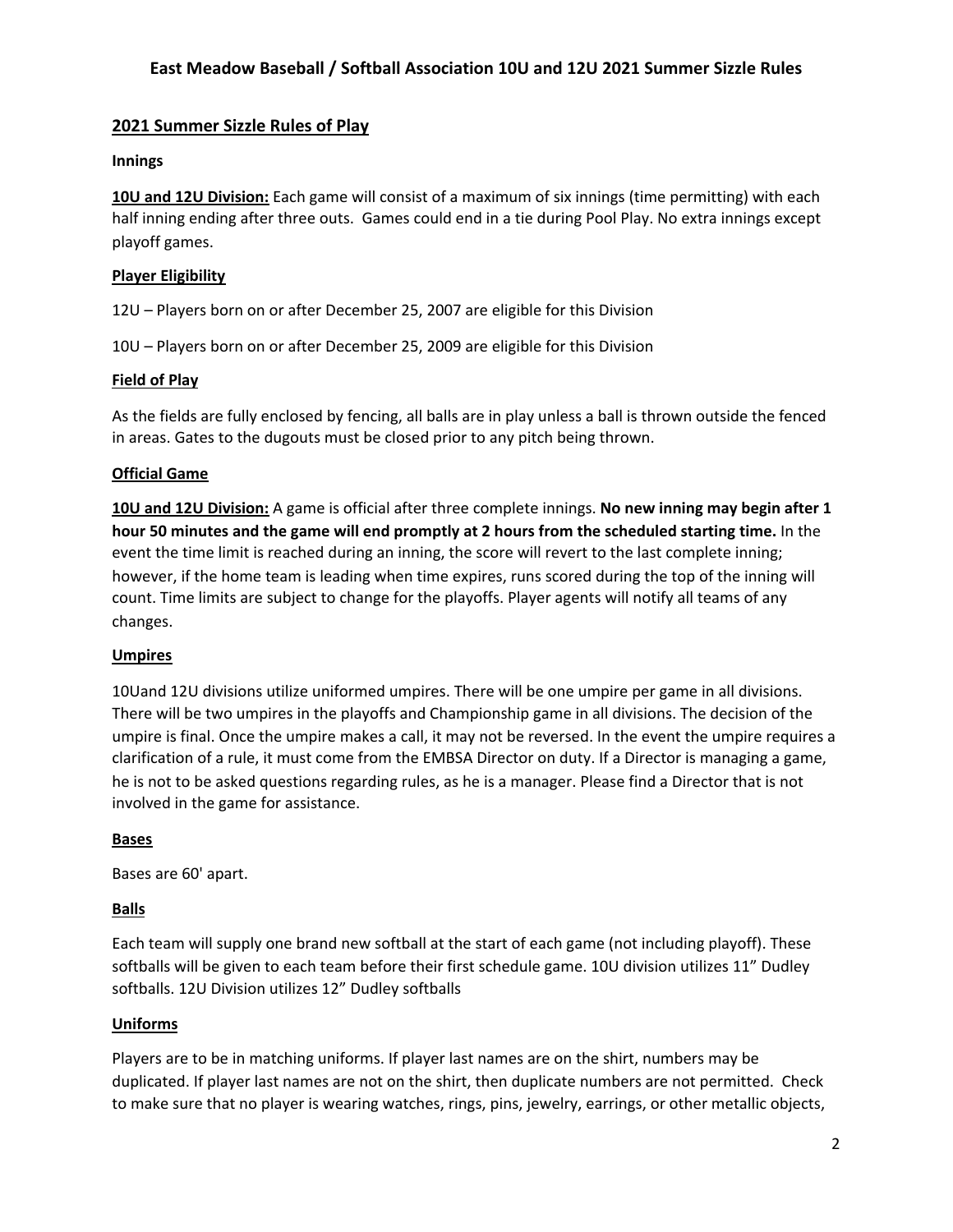(exception: jewelry that alerts medical personnel to a specific condition is permissible and it must be taped in place). Remember yes, we want to keep this rule enforced, but it's not a kid's fault if mom or dad placed the wrong color shirt out at night. It's about the kids.

### **Minimum Number of Players**

Eight players constitute a legal lineup. If a team cannot field a legal lineup at the scheduled start time, then that team will forfeit the game. A forfeit will be recorded as a score of 6-0. In the event of a forfeit, the umpires will not remain at the field. In the event of injuries, a game may continue with no less than seven players.

### **Home Team**

Since the tournament may consist of double headers, the home team for the first game being decided by a coin toss prior to the start of the game and the away team in the first game will be the home team in the second game. In the event of a single game, **the home team will be decided by a coin toss.** 

### **Pitching**

**10U Division:** The pitcher's mound will be located 35' from home plate. There is no limit in the number of walks per inning. A pitcher is to be removed after hitting either three batters in one inning or five in one game. A pitcher must not take a step back at any point in her delivery of the ball to the catcher. If a pitcher does step back before delivery of the ball to the catcher, it shall be deemed an illegal pitch and counted as a ball. A pitcher may step back at any other time she is not delivering a pitch.

**12U Division**: The pitcher's mound will be located 40' from home plate. There is no limit in the number of walks per inning. A pitcher is to be removed after hitting either three batters in one inning or five in one game. A pitcher must not take a step back at any point in her delivery of the ball to the catcher. If a pitcher does step back before delivery of the ball to the catcher, it shall be deemed an illegal pitch and counted as a ball. A pitcher may step back at any other time she is not delivering a pitch.

## **Batting Equipment**

For the safety of the players, all batters and base runners must wear batting helmets with face masks.

## **Batting**

10U Divisions: A Universal Batting Order is used. Each player present at the game gets a chance to bat. Because of the length of each half inning as described in "scoring", each player may not bat every inning, but no player will be permitted to bat twice until every player has batted at least once. Batting out of order constitutes an automatic out.

12U Division- You do not have to bat everyone. You may bat as many kids as you like, or you can have subs. 

### **Throwing of the Bat**

If in the event that a batter throws the bat after offering at pitch, whether contact with the ball or not is made, the umpire shall issue a warning to both teams. A second offense shall result in an automatic out of the offending player. Additionally, if a bat is thrown by the batter at any point in time, that comes into contact with a member of the opposing team on the field of play, the offending player will be called out.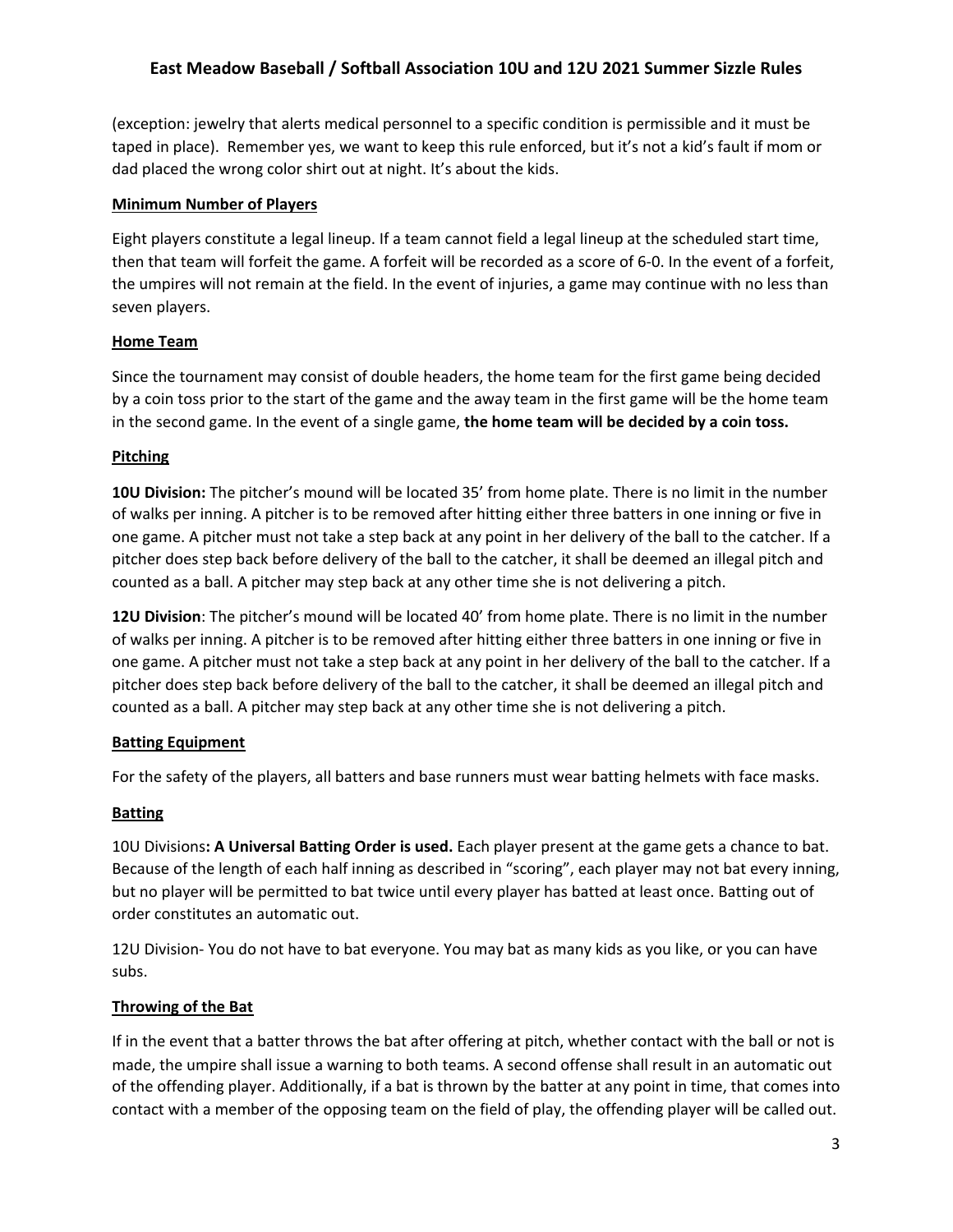### **Dead Ball**

All Divisions: A ball will be considered to be out of play if the ball is thrown out of the field of play (i.e. into the dugout) by a defensive player. The area on South Field beyond the fence in left field is to be considered out of play.

### **Running Bases / Stealing**

**10U Division:** Base runners may lead / steal upon the ball crossing home plate. A base runner leaving early will be being called out. It is the umpire's discretion to give a warning for the first offense. If a warning is issued, both teams must be afforded the warning. A play at the bases (except first base) requires that the runner to slide at the plate, elect not to slide but must avoid contact, or give herself up and be called out. Again, this is an umpire's judgment call if the play was close enough that a slide was warranted. All fields are equipped with a safety base at first base, the sole purpose of this base is to avoid collisions between the base runner and the fielder, the fielder may not block the safety base. A fielder must not block the base path unless a play is developing for that fielder.

NO Infield Fly Rule / NO Dropped Third Strike

**12U Division**- Base runners may leave on release from the pitcher. A play at the bases (except first base) requires that the runner to slide at the plate, elect not to slide but must avoid contact, or give herself up and be called out. Again, this is an umpire's judgment call if the play was close enough that a slide was warranted. All fields are equipped with a safety base at first base, the sole purpose of this base is to avoid collisions between the base runner and the fielder, the fielder may not block the safety base. A fielder must not block the base path unless a play is developing for that fielder.

Both infield fly and dropped third strike are in play at the 12U level.

## **Speed Up Rule**

Coaches are expected to keep the game moving quickly. The **pitchers and catchers may be removed** from the bases at any time during the inning. The last player to make an out or a substitute player on the bench will be the substitute runner. Additionally, at the completion of each game, please clear the dugout area for the next scheduled game. DO NOT take your team to the outfield to talk while another team is waiting to get in the dugout for their game.

### **Scoring**

In order to avoid scoring discrepancies, both managers should compare scores at the completion of each half inning and report the final score to the director on duty.

### **Mercy Rule**

**10U** and 12U: The mercy rule will be in effect if one team is leading by fifteen runs after three innings, twelve runs after the fourth inning and ten runs after five innings.